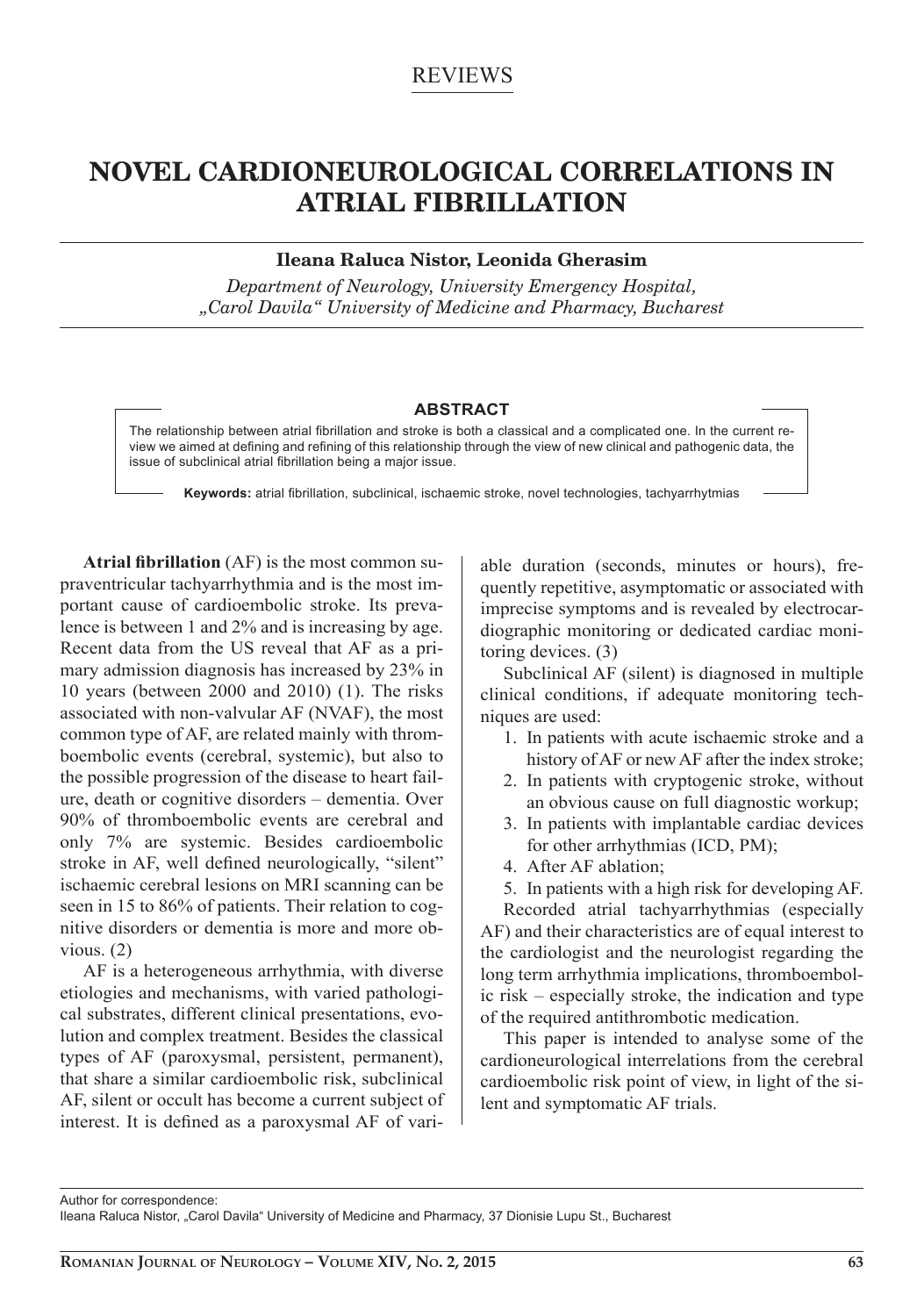# **Novel technologies and methods for the evaluation of symptomatic or asymptomatic tachyarrhytmias in stroke patients**

In the last decade, arrhythmology has become a field of high interest among cardiologists, and new arrhythmia evaluation techniques have been developed, especially regarding transient asymptomatic atrial tachyarrhythmias, including AF. The currently available evaluation techniques allow ambulatory or in-hospital arrhythmia monitoring for different amounts of time (hours, weeks, months). (4) AF screening can be accomplished by ECG recording, single or repeated in the Emergency Department or by continuous ECG monitoring, in parallel with other cardiorespiratory variables, especially in admitted critical patients. The use of short term Holter ECG monitoring (24-48 hours) is widespread; this method is less sensitive in diagnosing atrial tachyarrythmias. ECG monitoring can be long-term (ex. 7 days), increasing the sensitivity of a AF diagnosis by lengthening the monitoring period. Continuous cardiac telemetry is an excellent method for identifying tachyarrhythmias in inhospital patients. (5) Recently, ambulatory mobile cardiac telemetry systems are beginning to be used (mobile cardiac outpatient telemetry – MCOT), which are able to store and transmit cardiac rhythm data up to 30 days. Such systems detect paroxysmal AF episodes in about 23% of patient with a cryptogenic stroke. (6)

**"Loop recorder" systems** can be used for long term arrhythmia monitoring– external or implantable (ILR). Currently, ILRs can autodetect AF episodes with a sensitivity of 96% and a specificity of 85%, even if lasting seconds to minutes, the majority being asymptomatic. (7)

**Implantable cardiac devices** – pacemakers (PM) and defibrillators (ICD) in patients with an indication for such devices, can provide information regarding asymptomatic arrhythmias. Continuous cardiac monitoring can accurately record short periods of AF, especially if the atrial electrogram is available. The risk for cerebral thromboembolism is related to the duration of the AF episodes (> 5-6 minutes), their frequency and the arrhythmic burden. (8)

The new methods and techniques for monitoring asymptomatic or symptomatic arrhythmias are especially used in stroke patients with an unknown source for deciding whether anticoagulation is indicated. The sequence of using arrhythmia diagnostic tools (particularly AF) in patients with a recent stroke was summarised in 4 steps: 1) ECG recording in the Emergency Department; 2) During the

hospital admission: repeated ECG recordings, continuous cardiac telemetry, Holter monitoring; 3) The outpatient period, right after discharge: Holter monitoring 4) Prolonged outpatient period: mobile cardiac telemetry, external/implantable loop recorder. The number of patients diagnosed with AF after a stroke is related to the moment of monitoring after stroke, the monitoring length and the stroke subtype.

### **Atrial fi brillation in acute stroke**

Nonvalvular AF is one of the strongest associated risk factors for ischaemic stroke: AF increases stroke rate by a factor of 5-6. AF prevalence in the Swedish adult population  $(> 20$  years old) is 3.2% greater than in other European countries, where the number stands at 1-2%. In acute stroke patients, the AF prevalence is estimated to be between 15 and 35%, the data from trials being greatly heterogeneous. (9)

In patients with an acute stroke and AF, the arrhythmia is, in most cases, previously diagnosed, treated and precedes the stroke (~22.5% in a recent Swedish registry). (9) Rarely, stroke is a first manifestation of preexistent AF that remained asymptomatic (silent). A special situation is considered paroxysmal or persistent AF (PAF) that appears in the acute stroke period and is identified by 24-48h ECG continous monitoring or repeated ECG recordings, in an asymptomatic or slightly symptomatic patient. The presence of FAP in the acute stroke phase (in the first  $1$  to  $7$  days) in patients without pre-existent documented tachyarrhythmias (AF, atrial flutter, atrial tachycardia) has 3 main diagnostic and therapeutic consequences:

1) the current stroke is, most likely, cardioembolic;

2) the presence of a tachyarrhythmia can cause an embolic recurrence;

3) Anticoagulation becomes mandatory, except for contraindications, based on the CHA2DS2- VASc and HAS-BLED scores. From a pathogenic point of view, the tachyarrhythmia significance is different: sympathetic neurogenic mechanism, a cerebral lesions in specific territories, general factors that favoured arrhythmia development.

Trials regarding atrial tachyarrhythmias (paroxysmal) in the acute ischaemic stroke phase have increased in recent years, since cardiac rhythm monitoring has become widespread and is done for at least 24 hours in dedicated stroke units. The ESC (European Stroke Organisation) and the AHA/ASA (American Heart Association/American Stroke Association) recommend 24h ECG monitoring for de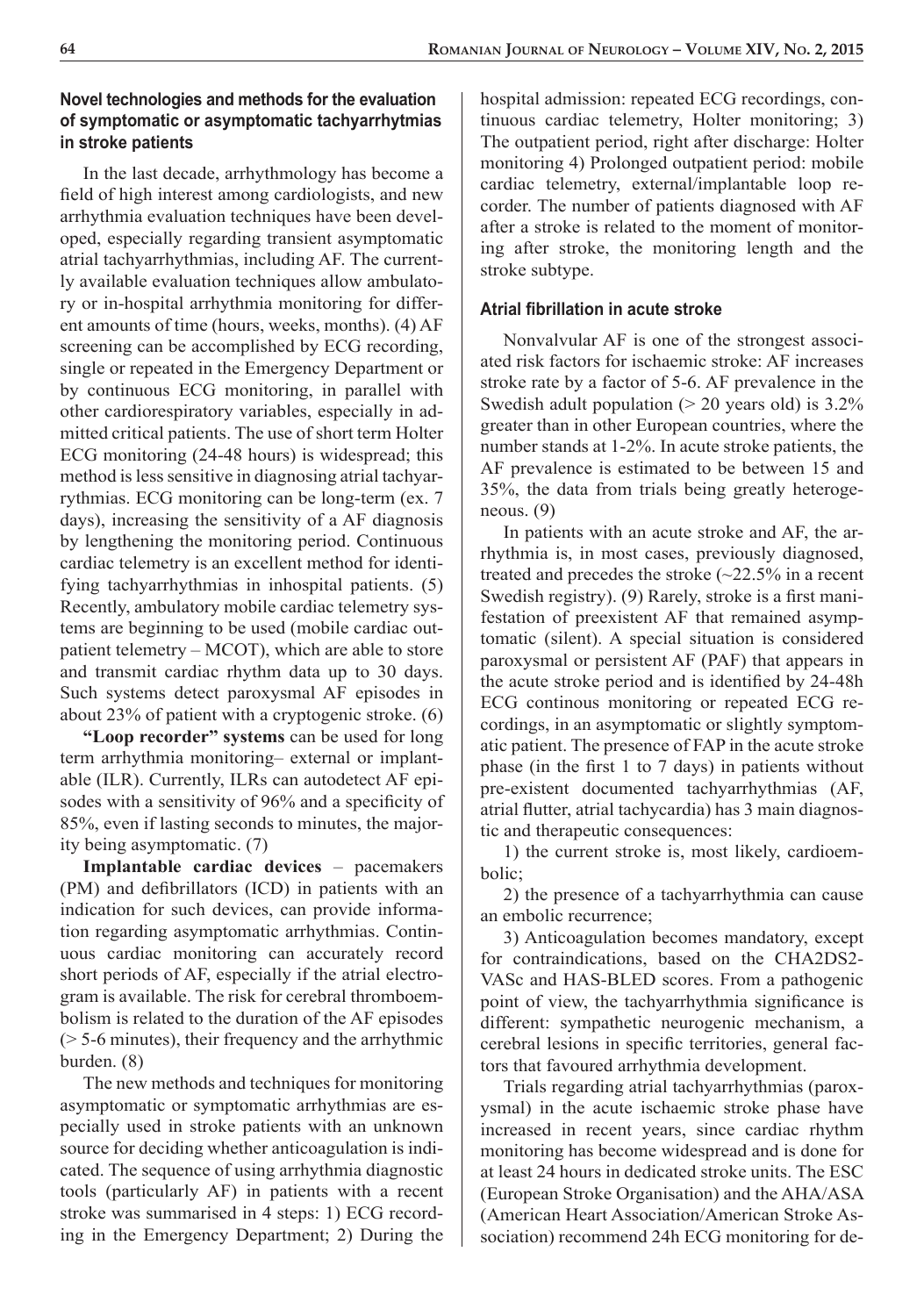tecting occult/silent tachyarrhythmias when no other stroke causes are identified.

An older trial identified at least one episode of AF in 1-5% of ischaemic stroke patients with no history of AF that underwent 24-48h cardiac rhythm monitoring after admission. (10). Another study, which included data from 5 prospective trials, detected newly diagnosed AF in 4.6% of 588 TIA or stroke patients.(4) If a "loop recorder" had been used, the incidence of newly diagnosed AF was 5.7 to 7.1%. Data from the National Swedish Registry (RISK – Stroke and Patients Registry) reveal that in 94.083 patients, 33.4% had AF, of which 8.1% was newly diagnosed and in the rest the AF had been previously diagnosed. (9)

A recent meta-analysis that included data from 32 trials and 5038 stroke or TIA patients investigated: the rate of new AF detection by monitorisation, the time interval between the cerebral event and arrhythmia debut, the relationship between ECG monitoring duration and AF detection rate. The results are worthy of being mentioned. (11)

– The detection rate of new paroxysmal AF after an acute ischaemic stroke was 11.5%, with a wide range variation between studies. Newly diagnosed AF, symptomatic or silent was found more often in patients with an ischaemic stroke deemed cryptogenic (15.9%) than in unselected stroke patients.

– The median time for detecting AF after a stroke varied widely, between 12.5 hours – 36 hours  $-11.4$  days.

– Prolonged monitorisation, for over 72 hours, can increase the AF detection rate by 2-4% per every extra 24 hours of monitoring.

New AF and paroxysmal AF episodes after an acute ischaemic stroke, most being asymptomatic, raise other issues regarding the diagnostic significance and stroke outcome.

A first issue that is worth discusing is the length of the AF episode and the arrhythmic burden. Some trials ignore AF episodes shorter than 30 seconds, considering that these episodes are transitory and do not pose an embolic risk. Another opinion states that short and asymptomatic AF episodes can predict future arrhythmic events, evolving towards persistent AF. (12)

Acute stroke patients with previously diagnosed AF, but also patients with newly diagnosed AF in the acute stroke phase are associated with an increased risk of cardioembolic reccurence, that is more frequent in the first week after stroke. In the IST trial (International Stroke Trial), that included stroke patients with permanent AF, the stroke recurrence rate was 5% at 14 days. (13) Other trials

found a stroke recurrence rate of 1% at 6 hours, 2% at 12 hours, 5% at 7 days and 10% at 14 days. (14) Risk factors associated with stroke recurrence in stroke patients with permanent or newly diagnosed AF were found to be the absence or inefficient anticoagulation, the presence of cardiac thrombi (recent or mobile), valvular prosthesis and infectious endocarditis.

Cryptogenic stroke in patients with atrial tachyarrhythmic episodes after the index cerebral event represents another important issue that is discussed elsewhere in this paper. AF episodes detected on short or long term monitoring are more frequent in patients with stroke deemed cryptogenic. In fact, it is presumed that the majority of cryptogenic strokes are cardioembolic. (15)

As it was mentioned in mutiple trials, about 10 to 20% of ischaemic stroke patients with a preexistent AF do not have a cardioembolic mechanism; other cardiovascular risk factors associated with AF can cause ischaemic stroke, such as large vessel disease, intracerebral atherosclerosis or other conditions. In these cases, AF is an associated comorbidity of relative little significance regarding the acute neurologic event, but its presence is important for preventing a future stroke by anticoagulation.

#### **The relationship between cryptogenic stroke and subclinical AF**

Cryptogenic stroke is a subtype of stroke of undefined cause, after the extensive cardiac, vascular and biological assessments could not establish the precise etiology. In acute stroke registries, about 30% of ischaemic strokes are considered cryptogenic, but in the last few years, the majority are considered to be secondary to subclinical AF (16). Cerebral angiography in cryptogenic stroke showed that the ischaemic cerebral events are rarely caused by large vessel thrombosis and arterio-arterial embolism.

Documenting subclinical AF episodes in cryptogenic stroke is dependent on the type of monitoring, the length and the arrhythmic burden in a given time interval and on other data related to the neurological event. 24 to 72-hour ECG monitoring detected new AF episodes in 2.4 to 6% of studied patients (17). Two trials in which a "loop recorder" had been used in patients with cryptogenic stroke revealed that intermittent AF was present in 17 and 25% of patients. (7,18).

Two trials with a large number of cryptogenic stroke patients, evaluated by rigorous monitoring techniques for detecting AF episodes and cardio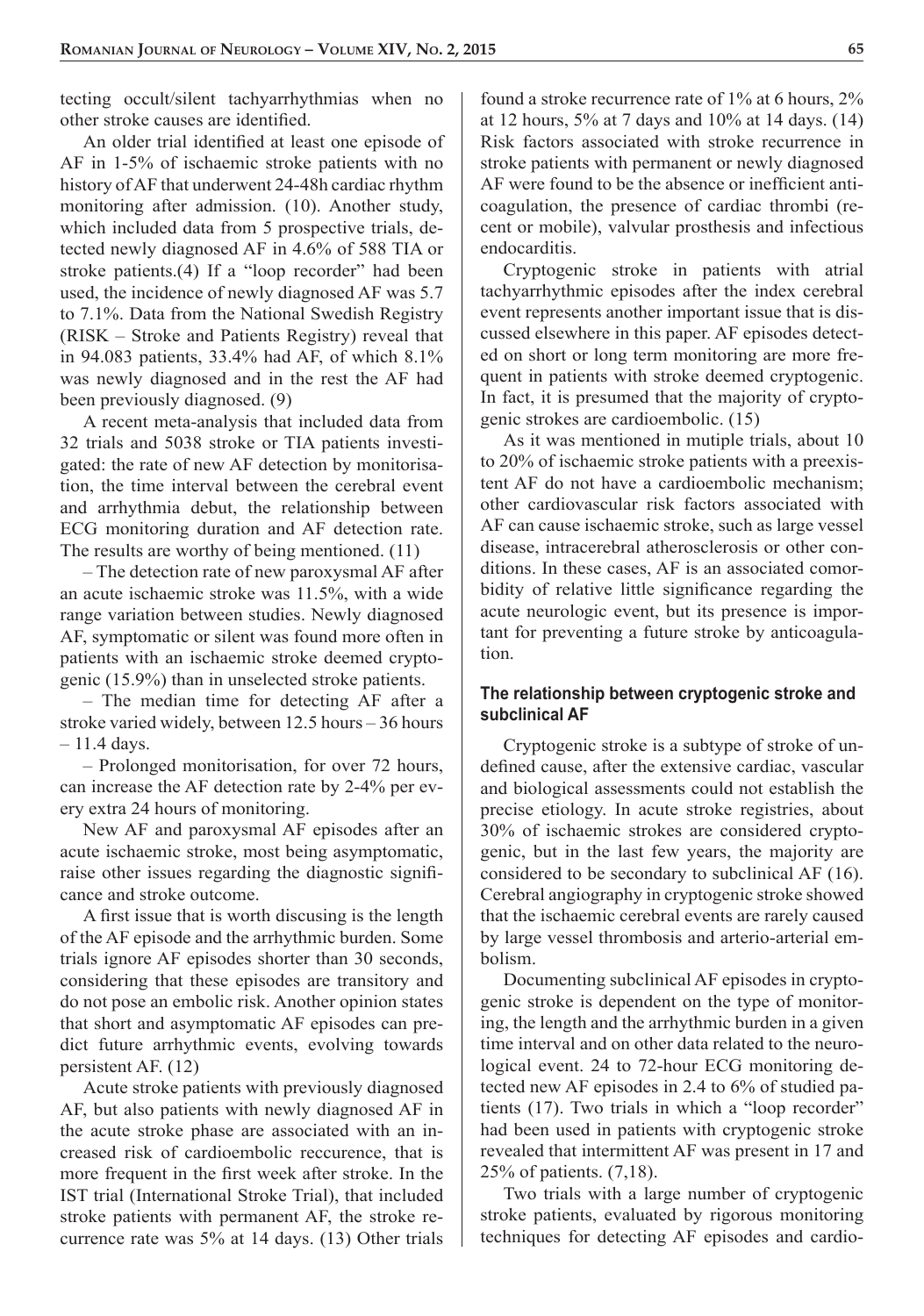embolism were recently published. The CRYS-TAL-AF trial included 441 patients with cryptogenic stroke and monitored the occurrence of intermittent AF episodes at 6 and 12 months by ICM (implantable cardiac monitor) or by conventional methods (varied intervals of continuous ECG monitoring). The AF detection rate at 6 and 12 months was 8.9% and 12.4% in the ICM group and 1.4% and 2%, respectively, in the control group. About 2/3 of the AF episodes were asymptomatic and almost 60% were longer than 6 hours. Ischaemic stroke rates at 6 and 12 months where 5.2% and 7.1% in the ICM group and 8.6% and 9.1% in the control group. The investigators concluded that implantable monitoring devices are superior to conventional methods for the detection of AF after a cryptogenic stroke.(6)

The EMBRACE trial, published at the same time with the CRISTAL-AF trial, investigated the same AF issues in patients with a history of cryptogenic stroke (19). 572 patients with cryptogenic stroke or TIA, without a history of AF, were monitoring noninvasively for 30 days (record event trigger) or conventional 24-hour ECG monitoring. Intermittent AF with a duration longer that 30 seconds was found in 16.1% of patients in the interventional group compared to 3.1% in the control group (p<0.001). Patients with intermittent AF were older and had more frequent ectopic atrial activity compared to those without AF ( $p<0.001$ ). These results suggest that short subclinical AF episodes could be predictive for subsequent episodes and seem to increase the risk of recurrent stroke, a finding also underlined in other studies (8,19). The length of paroxysmal AF episodes over 5-6 minutes was found to be a predictor for clinical AF and systemic embolism in the ASSERT and MOST trials (3,20).

In summary, the available trials underline that about 25% of cryptogenic stroke patients develop AF episodes, demonstrated by sensitive monitoing techniques, the rate of AF detection increasing with monitoring duration.

## **Implantable electronic cardiac devices and subclinical AF**

Implantable cardiac devices (PM, ICD, CRT-D) used in several conditions simultaneously allow the study of atrial tachyarrhythmias that took place between the periodic device interrogations. The devices store information regarding the development of atrial tachyarrhythmias (including subclinical AF), the duration of each episode, the arrhythmic burden or the total effective e arrhythmia time, the relation between atrial tachyarrhythmias and AF. Based on these data, correlations can be made between the AF episodes (asymptomatic), the thromboembolic events and orienting the anti thrombotic treatment. (21)

PMs and ICDs have provided in research groups, information regarding subclinical episodes of AF in two situations: patients with a history of AF and patients with cryptogenic AF.

Most atrial tachyarrhythmias recorded by the implantable cardiac devices are of short duration, have a variable incidence and are asymptomatic. The detection of atrial tachyarrhythmias is made with a high sensitivity  $(98.1\%)$  and specificity (100%); the duration of the AF episodes is also accurately established. (22). Atrial tachyarrhythmias with a duration of over 5 minutes have a probability of 97% of being AF. In observational studies it has been noted that AF delevoped, at 17 months, in 23% of patient having high cardiac rate atrial tachyarrhythmias (between 180 and 220 BPM) and a duration of at least 5 to 6 minutes. (23)

The detection of atrial tachyarrhythmias and new AF episodes in patients with a PM and ICD raises the issue regarding their clinical significance and the risk of cardioembolic stroke. Several clinical trials tried answering these questions (MOST, TRENDS, ASSERT).

The initial MOST trial (Mode Selection Trial) evaluated the clinical consequences of AF episodes detected by the PM. Evaluating the data from 312 patients showed that at least one episode of atrial tachyarrhythmia, with a duration of at least 5 consecutive minutes and a heart rate of 220 BPM was associated with an increased stroke risk (6.7x), an increased risk of developing permanent AF (5.93x) and non-fatal stroke (2.9x). The absolute stroke rate in the entire patient group was 3.2%: 5% in the tachyarrhythmia subgroup in(including AF) and 1.3% in the non-arrhythmia group. Detecting an AF episode by the PM of at least 5 minutes was a major result for subsequent studies (20).

The TRENDS trial, which included 2486 patients followed for 1.4 years, evaluated the link between the burden of atrial fibrillation/flutter, detected by PM or ICD, the thromboembolic risk and the cutoff value of the arrhythmic burden that increases the risk (24). The thromboembolic events were recorded in 1.6% of cases; their occurrence was associated with an AF burden of 5.5 hours. The thromboembolic risk was 2.5 times higher if patientspatients had >5.5 hours of AF in one day, compared to the group of patients who did not develop atrial fibrillation or flutter.  $(24)$ .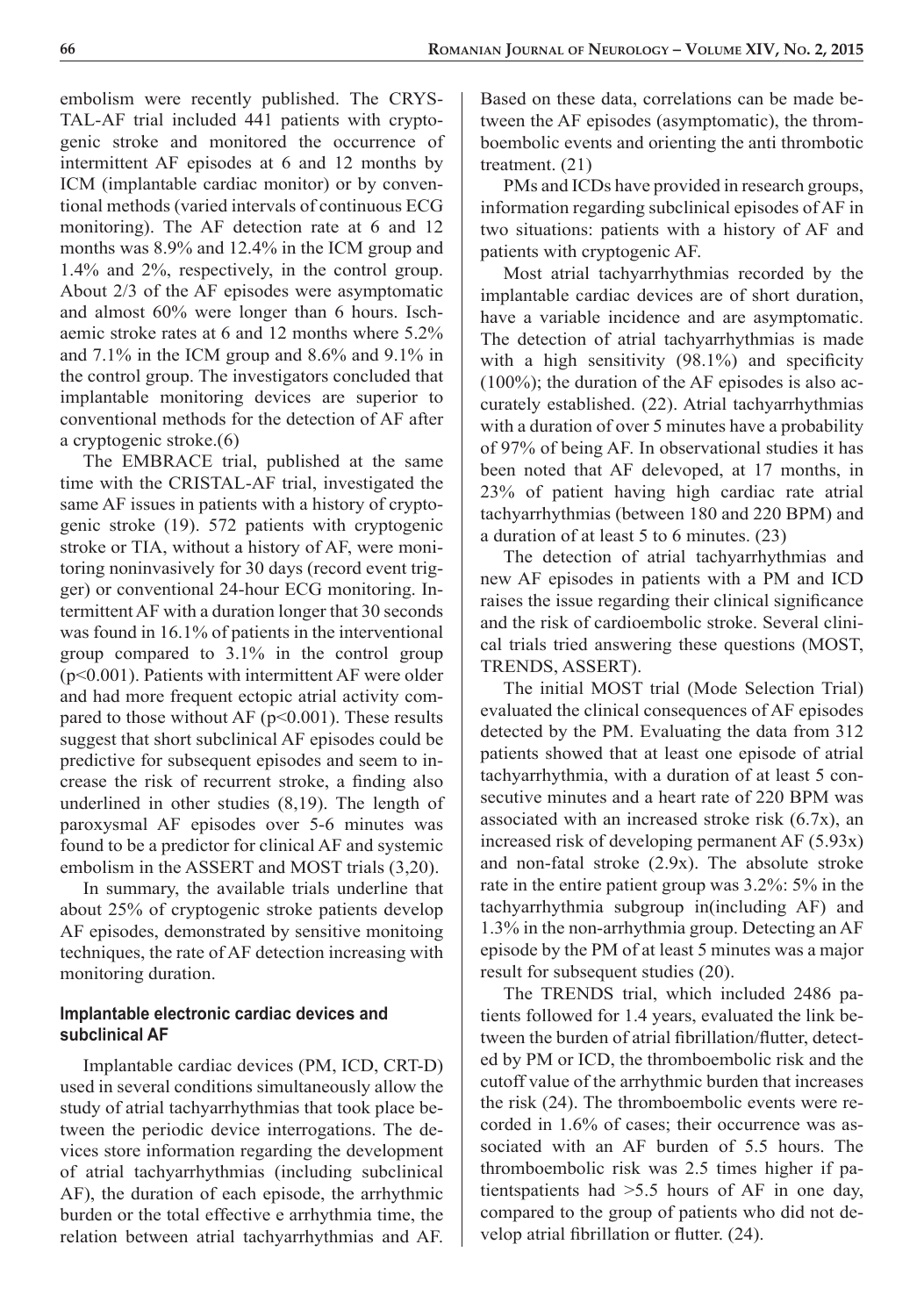The cardioembolic risk of atrial tachyarrhythmias detected by implanted cardiasc devices was also evaluated by investigating the deletion between the length of the AF and the CHADS2 score. In 568 patients with a PM and history of AF the total thromboembolic rate was 2.5%. In the CHADS2 0 group, the risk was low (0.8%), even if the patients had longer episodes of AF; for the CHADS2 over or equal to 3 group, the risk was high (5%), even if longer periods of AF were not detected. (25)

One of the reference trials is ASSERT (3). 2850 patients with an age of over or equal to 65 years, with hypertension, no history of AF, which had a PM or ICD implanted for various indications, where prospectively followed up for a median of 2.5 years. The main outcome was the detection of atrial tachyarrhythmias, episodes of AF and their correlation to stroke. At 3 months follow-up, at least one tachyarrhythmias that lasted for over 6 minutes was identified in  $10.5\%$  of patients, and at 2.5 hears in another 24.5 % (34.6% of patients). AF developed in 16% of patients. The mean detection time of the first episode was 35 days, which suggest that short term ECG monitoring can detect only a small number of AF episodes. At 2.5 years followup, 4.2% of patients with atrial tachyarrhythmias suffered an ischaemic stroke or systemic thromboembolism (twice as many when compared to the no-atrial arrhythmia group).

In summary, the trials that evaluated subclinical AF and the stroke risk in patients that had an implantable cardiac device lead to some new ideas, with very likely therapeutic consequences: 1. Atrial tachyarrhythmias with a high ventricular rate and a duration >5 minutes are more likely to develop into paroxysmal or persistent AF and carry a two-fold increase in stroke risk; 2. patients with episodic AF. The cumulated duration of AF of >5.5 hours is associated with an increased stroke risk (2.2-3.1x). At the same time, the CHADS2 score helps establish the stroke risk in patients with sublicinal atrial tachyarrhythmias.

#### **Anticoagulation in silent AF?**

The current guidelines for AF management recommend antihrombotic treatment, with some variations, for all types of AF (paroxysmal, persistent and permanent). Should asymptomatic AF episodes identified by different types of monitoring and carrying a thromboembolic risk receive the same anti thrombotic (anticoagulant) treatment?

Until now, based on published data, no specific recommendations have been made. Defining therapeutic indications is difficult because of the extremely diverse clinical settings in which AF episodes are identified, but also because of the individual characteristics of the tachyarrhythmia. The opportunity and decision in favour of anti thrombotic treatment should take into account:

1. History of ischaemic stroke or TIA of unknown etiology;

2. The characteristics of the asymptomatic AF episodes: length, frequency of occurrence and arrhythmia burden in a given time interval;

3. The CHADS2, or optimally the CHA2DS2- VASc score. In relation to these parameters, several treatment options have been established for patients with asymptomatic atrial tachyarrhythmias (especially  $AF$ ) (23).

– Patients with cryptogenic stroke (or TIA) and subclinical AF episodes should receive long term anticoagulation therapy; these patients have a CHADS2 score of at least 2 and are at high risk of a thromboembolic recurrence. At the same time, patients require follow-up for identifying other stroke causes.

– Patients with atrial tachyarrhythmias and episodes of silent AF, of short duration (minutes) and a CHADS2 score of 0 need long term heart rhythm monitoring ("loop recorder") for the diagnosis of atrial arrhythmias; anti platelet therapy (aspirin) is probably not necessary.

– Patients with episodic AF and a CHADS2 score of 1 can receive either aspirin, either anticoagulants, taking into account the hemorrhagic risk.

In recent years, the new oral anticoagulants (NOACs) have been validated in large RCTs that included patients with nonvalvular AF, to be superior or non inferior o VKA in embolic protection, and also safer. Several trials are ongoing using NO-ACs and VKA which should answer the question whether a certain type of treatment can improve the outcomes of patients with atrial tachyarrhythmias detected by continuous ECG monitoring. The TACTIC-AF (Tailored Anticoagulation for noncontinous AF), REVEAL-AF and ASSERT II trials can provide important data regarding the issue of subclinical AF. It is important that the time relation between the silent AF identified by an electronic monitoring device and the thromboembolic event is clearly defined. If the temporal relationship is positive, then the tachyarrhythmia is the cause of the event. When this relation is doubtful, the AF episodes can be a risk marker, and when a decision has to be made regarding anticoagulation concomitant risk factors for AF can play a role (26).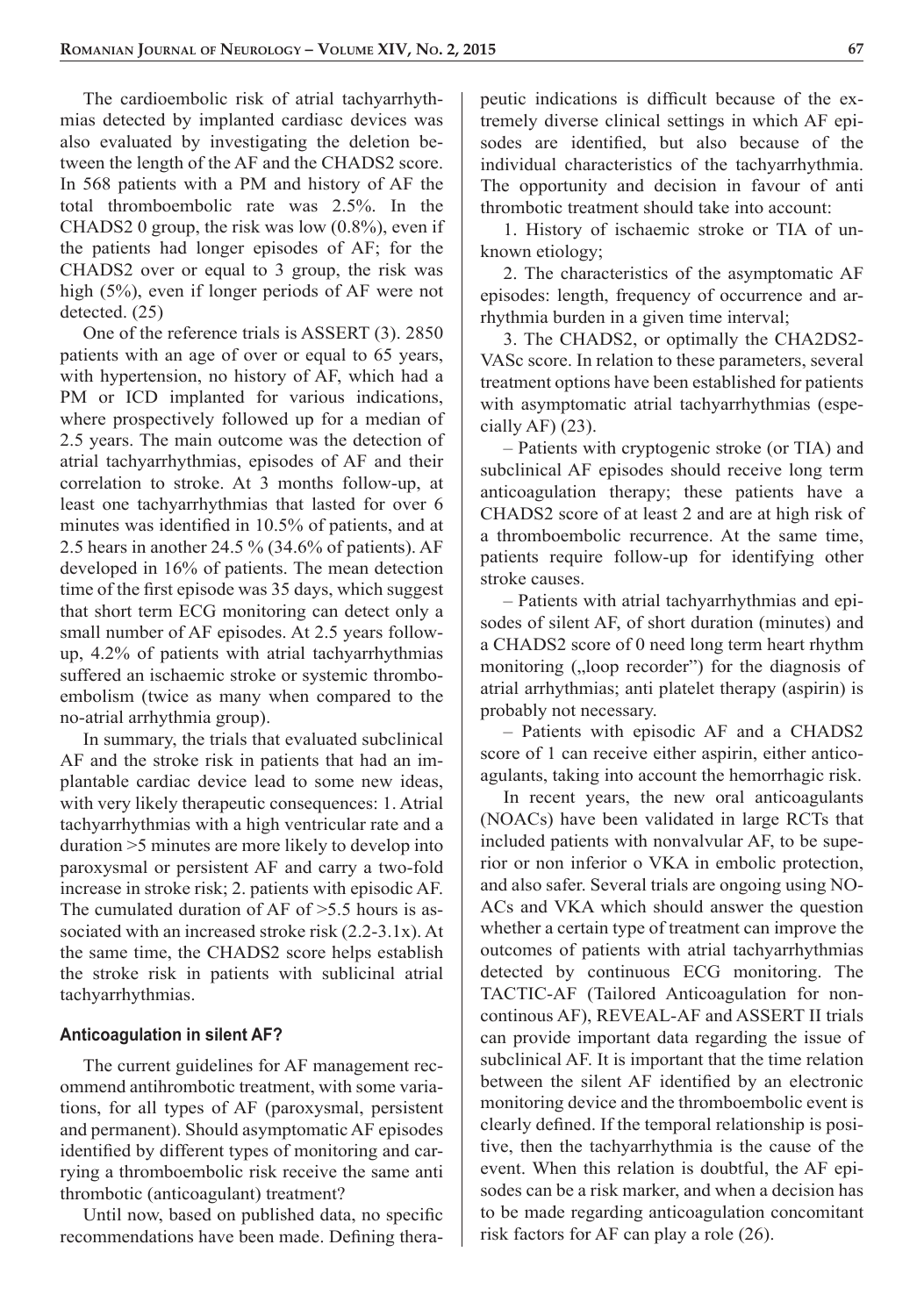#### **Primary prevention in subclinical AF?**

The detection of subclinical AF (asymptomatic) in various patient groups (mentioned above) and the favourable results of antithrombotic therapy in preventing embolic events in these patients, has widened the clinical research field looking into the primary stroke prevention and timely AF detection.

Firstly, the screening of elderly population at risk for developing subclinical AF and the eventuality of a preventive therapy should be discussed. The prospective Scandinavian STROKESTOP trial (Population Screening of 75 and 76 year old Men and Women post silent AF) that followed up patients for 5 years, investigated if screening for subclinical AF can reduce stroke incidence in the studied population and if the screening is cost effective (27). The multicentric prospective REVEAL-AF trial (The Reveal XT Implantable Cardiac Monitor) that includes patients with a high risk for stroke and AF investigates the incidence of AF episodes with a duration over 6 minutes and the subsequent therapeutic modifications if AF is detected.

Other trials investigate the timely identification of AF by PM or CRT-D: COMPAS (Comparative follow-up Schedule with home monitoring), IM-PACT (Impact of Biontronic Home Monitoring guided Anticoagulation on Stroke Risk in Patients with ICD and CRT-D). (28) The objectives of these trials are: a. Evaluating the efficiency of timely AF detection; b. if the initiation or discontinuation of anticoagulation in continously monitored patients improves clinical outcomes by reducing stroke rate, systemic embolism and bleeding.

In summary, current research involving the complex issue of subclinical AFv (asymptomatic) are generally oriented in two main directions: a. Optimal methods and techniques (external or implantable) for the screening of asymptomatic AF; b. Identifying population or patient groups at risk of developing asymptomatic AF and the therapeutic modalities of preventing cardioembolism.

#### **REFERENCES**

- **1.** Global, regional and national age-sex specific all-cause and cause specific mortality for 240 causes of death, 1990-2013: a systematic analysis for the Global Burden Disease Study 2013 *Lancet* 2015, 385:137-71
- **2. Gaita F., Corsinovi L., Anselmino M. et al.** Prevalence of silent cerebral ischemia in paroxysimal and persistent atrial fibrillation and correlation with cognitive function *J Am Coll Cardiol.* 2013, 62; 1991-1997
- **3. Healey I.S., Connolly S.J., Gold M.R. et al.** for the ASSERT investigators. Subclinical atrial fibrillation and risk of stroke N. *Engl J Med* 1012, 366:120-9
- **4. Liao J., Khalid, Scallan C. et al.** Non invasive cardiac monitoring detecting paroxysmal atrial fibrillation or flutter after ischemic stroke: a systemic review *Stroke* 2007, 38: 2935-2940
- **5. Bell C., Kapral M.** Use of ambulatory electrocardiography for detection of paroxysmal atrial fibrillation in patients with stroke. Canadian Task Force on Preventive Health Care. *Can J Neuro SCI*  27: 25-31
- **6. Sanna T., Diener H.C., Passman R.S. et al.** for the CRISTAL-AF Investigators. Cryptogenic stroke and underlying atrial fibrillation *N Engl J Med* 2014, 370: 2478-80
- 7. Cotter P.E., Martin P.J., Ring L. et al. Incidence of atrial fibrillation detected by implantable loop recorders in unexplained stroke *Neurology* 2013, 80:1546-1550
- 8. Glotzer T.V., Zigler P.D. Does atrial fibrillation detected by implantable electronic devices have clinical relevance? *Cardiol Clin* 2014, 31: 271-281
- **9. Friberg L., Rosenqvist M., Lindgren A. et al.** High prevalence of atrial fibrillation among patients with ischemic stroke *Stroke* 2014, 45, 2599-605
- **10. Lin H.J., Wolf P.A., Benjamin E.J. et al.** Newly diagnosed atrial fibrillation and acute stroke. The Framingham study. *Stroke* 1995, 263:1527-1430
- 11. Kishore A., Vail Andy, Majid A. et al. Detection o atrial fibrillation after ischemic stroke or transient ischemic attack. A systemic review ane meta analysis *Stroke* 2014: 456:520-526
- **12. Sposato L.A., Klein F.R., Jauregui A. et al.** Newly diagnosed atrial fibrillation after acute ischemic stroke and transient ischemic attack: importance of immediate and prolonged continous cardiac monitoring. *J. Stroke Cerebrovasc. Dis.* 2012, 210-16
- **13.** International Stroke Trialist Collaborative Group. The International Stroke Trial (IST) *Lancet* 1997, 349:1569-81
- **14. Giles M.F., Rothwell P.M.** Risk of stroke earlier after transient ischemic attack: a systematic review and metaanalysis *Lancet Neurol*  2007, 6: 2068-72
- **15. Laksman Z., Klein G.** Cryptogenic stroke: when and how should you look for arrhythmias? *Card Electrophysiol Clin* 2014: 6: 161-68
- **16. Elgen T., Hochreiter M., Mundel M. et al.** Insertable cardiac event recorder in detection of atrial fibrillation after cryptogenic stroke: an audit report *Stroke* 2013, 44: 2007-09
- 17. Hart R.G., Diener H.C., Coutts S.B. et al. Embolic strokes of undeterminated source: the case for a new clinical construct *Lancet Neurol* 2014, 13: 429-38
- 18. Ritter N.A., Kochhauser S., Duning Th et al. Ocult atrial fibrillation in cryptogenic stroke. Detection by 7 day ekectrocardiogram versus implantable cardiac monitors *Stroke* 2013, 44: 1449-1452
- **19. Gladstone D.J., Spring M., Dorian P. et al.** for the EMBRACE Investigators and Coordinators. Atrial fibrillation in patients with cryptogenic stroke *N Engl J Med* 2014, 270: 2467-77
- **20. Glotzer T.V., Hellkamp A.S., Zimmerman J. et al.** Atrail high rate episodes detected by pacemaker diagnostics predict death and